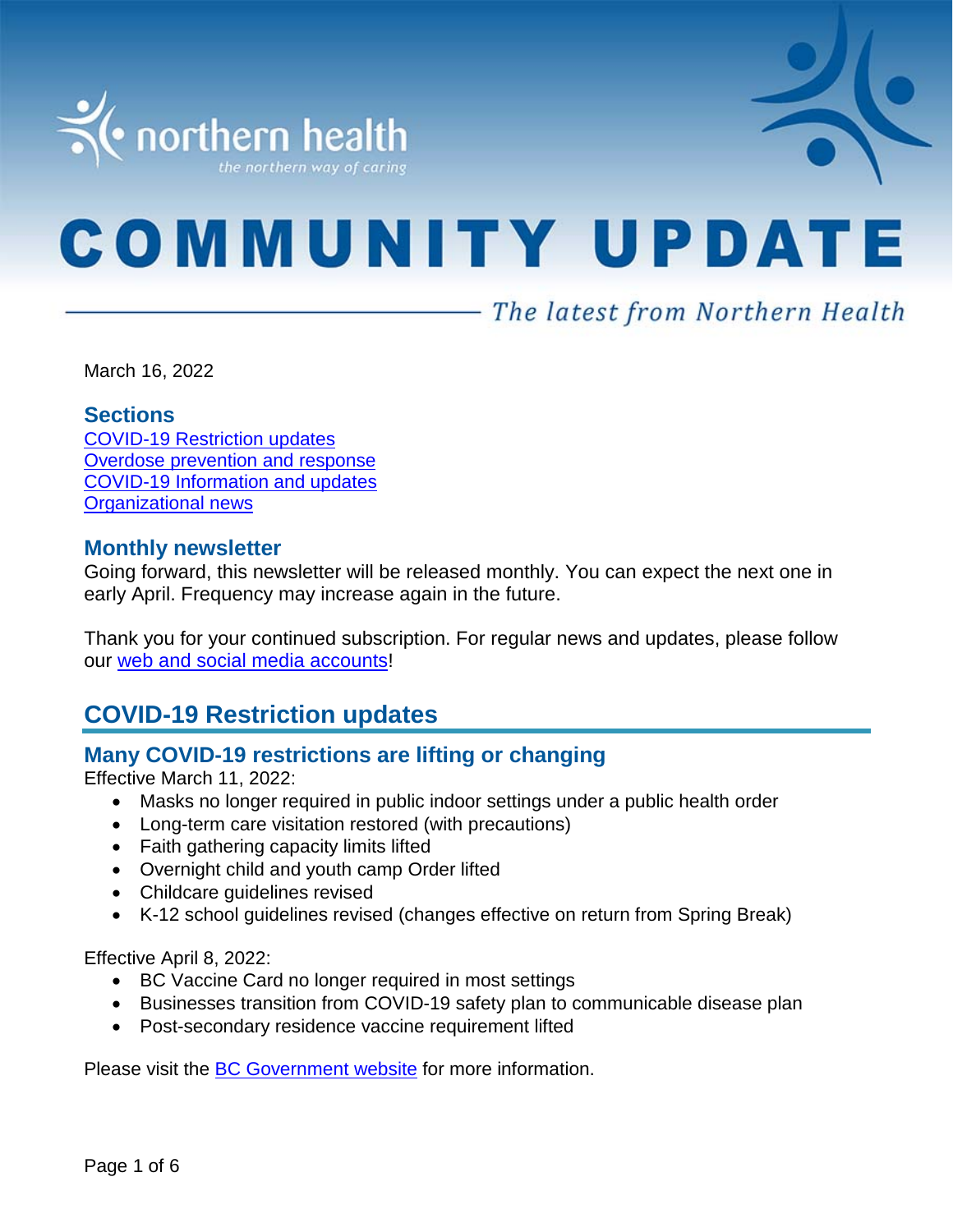# <span id="page-1-0"></span>**COVID-19 Information and updates**

#### **Rapid antigen testing kits from pharmacies**

BC residents over 40 can get free [rapid antigen testing kits](https://pm-analytics.northernhealth.ca/PoliteMail/default.aspx?page=5EXCrKBBXEGyHQYdS2zMlQ&ref_id=wmBOnpcxzkGUGLrZjy6KVA) from their local pharmacy with their Public Health Number (PHN). These should be picked up proactively, when you do not have symptoms. Each eligible person can get one kit every 28 days to ensure everyone who wants a kit can get one. You cannot pay for additional kits

Your PHN is available on the back of your BC driver's license, BC Services card, or CareCard. If you're under 40, keep following the BC Government site for updates about kit availability.

## **COVID-19 testing and self-isolation**

Wondering [when to get a COVID-19 test?](https://bc.thrive.health/)

For most people:

A COVID-19 test is not recommended if:

- You have no symptoms, even if you are a close contact of someone who has tested positive
- You are fully vaccinated (two doses), experiencing mild symptoms and can manage your illness at home. Self-isolate for five days. Notify your close contacts so they can self-monitor for symptoms

A COVID-19 test is recommended if:

- You have symptoms, and:
	- o You are at higher risk of severe illness
	- o You identify with a high-risk setting such as health care workers, first responders, residents of congregate settings, or live in a remote or rural community

## **For more information, including how to get a test, and information about rapid test use, please see the** [Northern Health COVID-19 testing and self-isolation](https://www.northernhealth.ca/health-topics/covid-19-testing-and-self-isolation)  [page](https://www.northernhealth.ca/health-topics/covid-19-testing-and-self-isolation)**.**

## **COVID-19 vaccine and booster**

#### **COVID-19 vaccine**

Please visit the [BCCDC COVID-19 vaccine website](http://www.bccdc.ca/health-info/diseases-conditions/covid-19/covid-19-vaccine) for information about: vaccine doses (first, second, third, booster, and pediatric), vaccine registration and eligibility, vaccines and children, getting a vaccine, vaccine safety, vaccine considerations (including pregnancy), proof of vaccination, and more.

**Please note** that vaccination doses may be by appointment only, not walk-ins. Please see the [Northern Health COVID-19 immunization clinic page](https://www.northernhealth.ca/health-topics/covid-19-immunization-clinics) for more information for your community.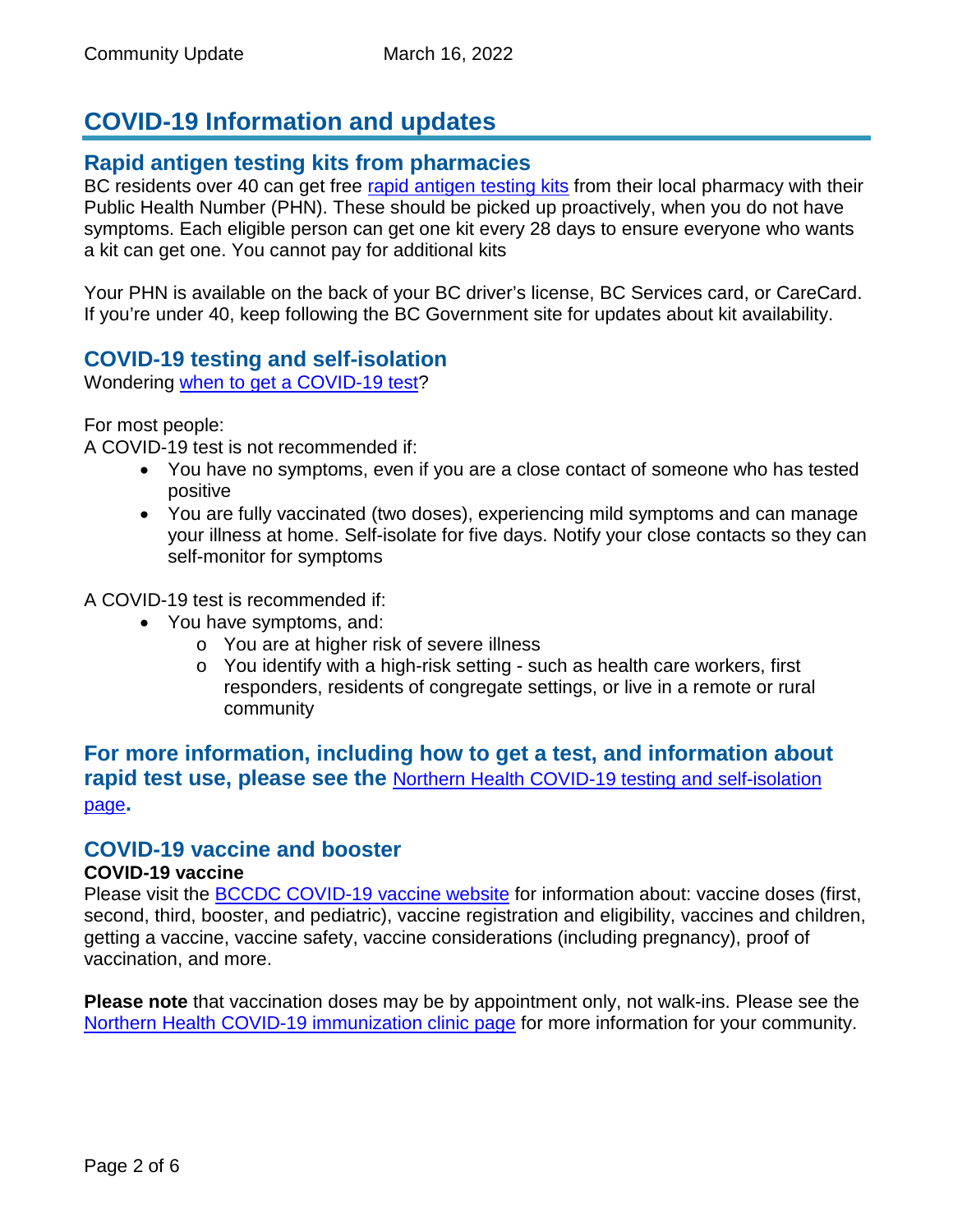#### **COVID-19 booster**

Boosters are the health care system's best defense against COVID-19 because the vaccine becomes less effective over time. The booster returns, and even improves, vaccine effectiveness from shortly after when you received Dose 2. **If or when you are eligible (6 months after Dose 2), please [book your booster](https://www.getvaccinated.gov.bc.ca/s/) immediately.** For more information on Omicron and the importance of getting your booster dose, check out ["Omicron Wave COVID-](https://youtu.be/Dm_lvD2_wEg)[19"](https://youtu.be/Dm_lvD2_wEg), a presentation by Medical Health Officer Dr. Corneil.

#### **Novavax/Nuvaxovid COVID-19 vaccine**

Health Canada has recently approved the protein-based [Novavax/Nuvaxovid](https://www.canada.ca/en/health-canada/services/drugs-health-products/covid19-industry/drugs-vaccines-treatments/vaccines/novavax.html) COVID-19 vaccine. The vaccine is approved for people who are 18 years of age and older. Its safety and effectiveness in people younger than 18 years of age have not yet been established.

It is not yet available for use, but people interested in this vaccine can call [1-833-838-2323](https://www2.gov.bc.ca/gov/content/covid-19/vaccine) for more information and to request this vaccine.

## **Online screening tool for COVID-19 treatments available now**

An online screening tool and virtual assessment service is available for people with a positive COVID-19 test to see if they are eligible for COVID-19 antiviral treatments and to go on to receive treatment.

British Columbians can now find out if these treatments are right for them through this new virtual service by following the four-step process available online [\(www.gov.bc.ca/covidtreatments\)](http://www.gov.bc.ca/covidtreatments), starting with a self-assessment. A physician and pharmacist team will decide if treatment is safe and appropriate as part of this process.

Paxlovid and Sotrovimab treatments are not suitable for everyone and must be prescribed by a health care provider who can assess interactions with other conditions or medications. Some patients may not be able to receive treatment if they are already taking some other medications.

To access this tool, and for more information, please visit the [BC Government COVID-19](http://www.gov.bc.ca/covidtreatments)  [treatments page.](http://www.gov.bc.ca/covidtreatments)

## **Treatment for eligible individuals who test positive for COVID-19**

**If you test positive for COVID-19, you may be eligible for specific anti-viral treatments if you:** 

- Received a clinically extremely vulnerable (CEV) letter
- Are being actively treated for cancer
- Have received an organ transplant
- Have cystic fibrosis or severe renal disease
- Are moderately or severely immunocompromised
- Unvaccinated or partially vaccinated people who have certain chronic health conditions or identify as Indigenous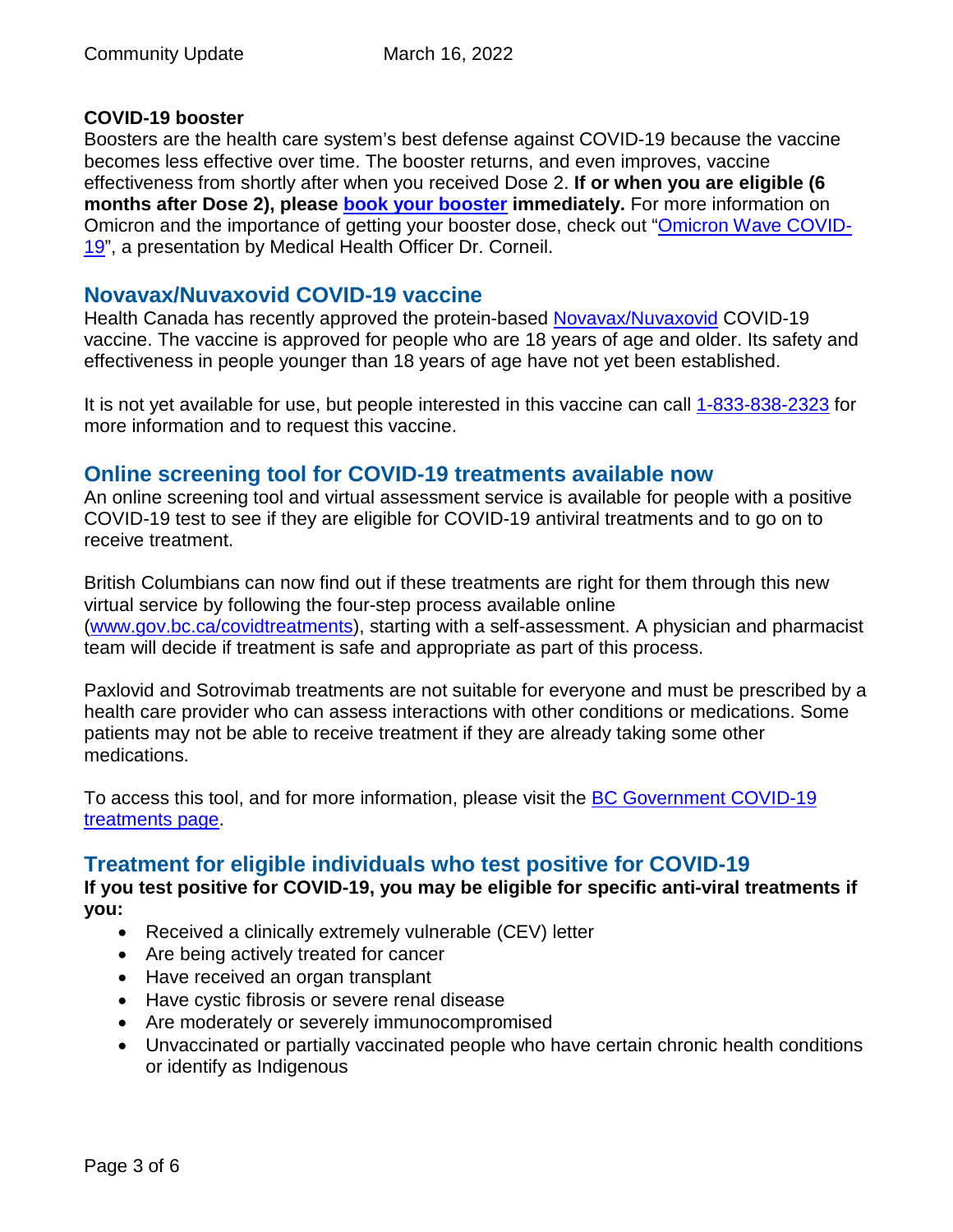These treatments do not stop you from getting COVID-19. They are used to prevent severe illness in people who are at higher risk from COVID-19. To be effective, they must be taken within five to seven days of developing symptoms.

#### **To access these treatments:**

Contact your health care provider, doctor or specialist as soon as you know you are positive for COVID-19 and ask if you are eligible for specific treatments.

To learn more about COVID-19 treatments, visit the **BCCDC COVID-19 treatments page**.

#### **Northern BC community immunization coverage**

Immunization coverage for every community in Northern Health is available for you on the [Northern BC community immunization coverage update](https://www.northernhealth.ca/sites/northern_health/files/health-information/health-topics/vaccine/documents/northern-bc-immunization-coverage.pdf) (PDF). This link includes both firstand second-dose counts and percentages per community. It's updated every week.

## **Community Toolkit**

To empower local partners to share helpful information, we have created a [COVID-19](https://www.northernhealth.ca/health-topics/covid-19-vaccine-plan/covid-19-community-toolkit)  [Community Toolkit](https://www.northernhealth.ca/health-topics/covid-19-vaccine-plan/covid-19-community-toolkit) - a digital resource for community partners, which includes vaccine clinic information (including [clinic schedules\)](https://www.northernhealth.ca/health-topics/covid-19-immunization-clinics), a community guide, trusted information and links, and more!

## **BC vaccination coverage rates and COVID-19 activity**

#### **BCCDC COVID-19 dashboard**

Visit the BCCDC [COVID-19 surveillance dashboard](https://public.tableau.com/app/profile/bccdc/viz/BCCDCCOVID-19SurveillanceDashboard/Introduction) for information by local health area (LHA) and community health service area (CHSA).

#### **COVID-19 Numbers**

As of March 15, **29, 026** cases have been reported in the NH region since the beginning of the pandemic.

- New cases: **24**
- Currently in hospital: **36**
	- o Currently in ICU level care in hospital: **5**
- Deaths in the NH region since the beginning of the pandemic**: 318**

For the latest provincial numbers, see the [BC COVID-19 dashboard,](https://experience.arcgis.com/experience/a6f23959a8b14bfa989e3cda29297ded) which is updated Monday-Friday. The dashboard may not work in all browsers; Chrome is suggested.

As well, for a visual comparison of COVID-19 cases in BC by HSDA to other Canadian and global jurisdictions, see the [COVID-19 Epidemiology app.](https://bccdc.shinyapps.io/covid19_global_epi_app/) It's updated on Mondays, Wednesdays, and Fridays.

- [BC COVID-19 pandemic update](https://news.gov.bc.ca/releases/2022HLTH0087-000359) March 15, 2022
- [BCCDC Situation Report](http://www.bccdc.ca/Health-Info-Site/Documents/COVID_sitrep/Week_8_2022_BC_COVID-19_Situation_Report.pdf) March 9, 2022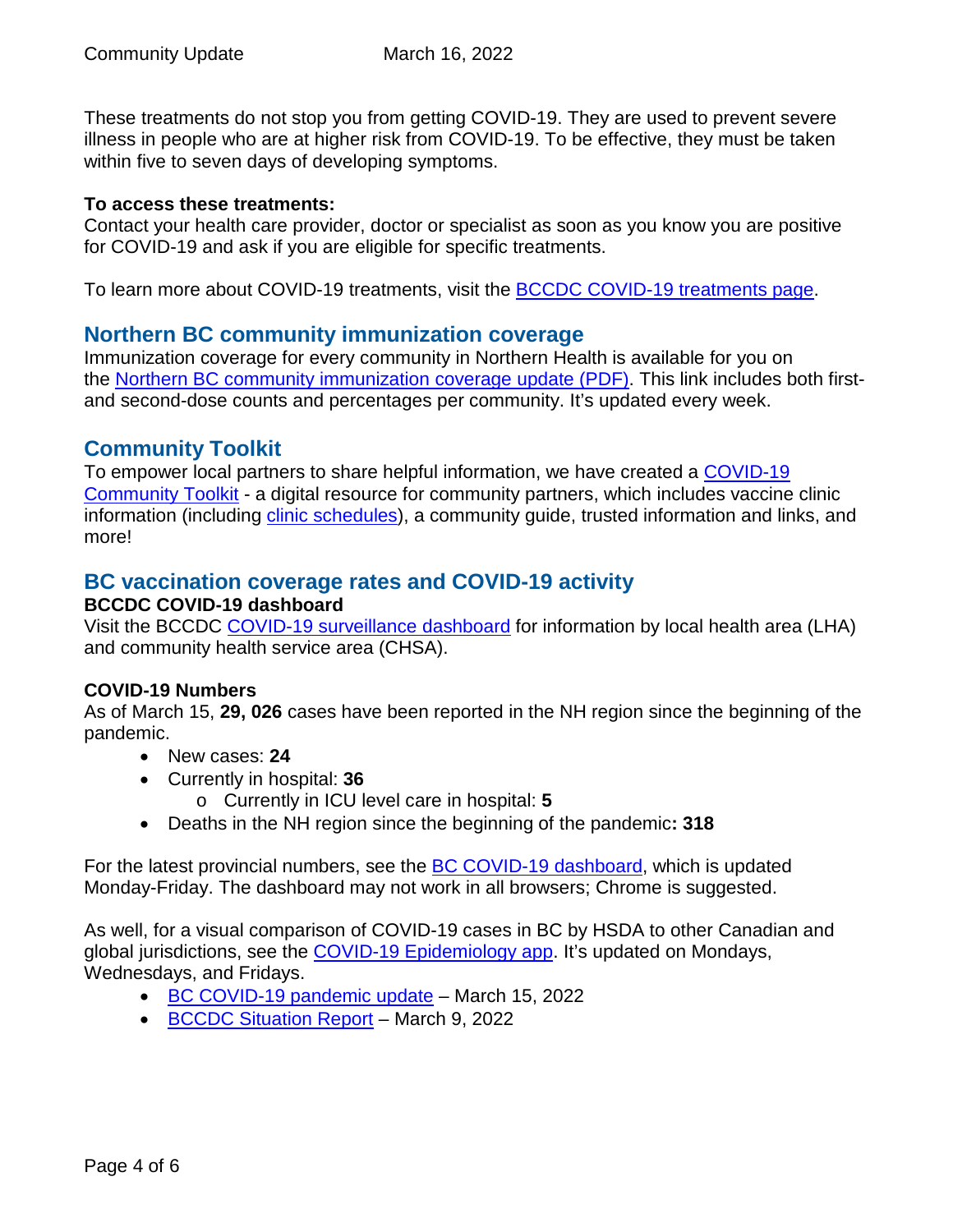# **Trusted links and resources for COVID-19**

- [Northern Health online booking form -](https://northernhealthcovid.secureform.ca/index.php) COVID-19 test
- [BC Centre for Disease Control](http://www.bccdc.ca/health-professionals/clinical-resources/covid-19-care)
- [HealthLink BC COVID-19 page](https://www.healthlinkbc.ca/health-feature/coronavirus-disease-covid-19)
- [WHO FAQ](https://www.who.int/news-room/q-a-detail/q-a-coronaviruses)
- [Health Canada FAQ](https://www.canada.ca/en/public-health/services/diseases/2019-novel-coronavirus-infection/canadas-reponse.html)
- [COVID-19 content in other languages](http://www.bccdc.ca/health-info/diseases-conditions/covid-19/about-covid-19/translated-content)
- WorkSafe BC [COVID-19 information and resources](https://www.worksafebc.com/en/covid-19)
- Northern Health Virtual Primary and Community Care Clinic: **1-844-645-7811**
- Northern Health Environmental Health Officer Line: **1-250-565-7322**
- Non-medical info: call 1-888-COVID19 / 1-888-268-4319 7 days, 7:30 am 8 pm

For current information on restrictions on travel, gatherings and other issues, see the [Provincial Health Officer's COVID-19 webpage.](https://www2.gov.bc.ca/gov/content/health/about-bc-s-health-care-system/office-of-the-provincial-health-officer/current-health-topics/covid-19-novel-coronavirus)

# **Overdose prevention and response**

# **Coroners Report: Illicit Drug Toxicity Deaths – Data from January 1 - 31, 2022**

#### **Summary**

- January 2022 was the fourth consecutive month with more than 200 suspected deaths, with 207 suspected illicit drug toxicity deaths (47 deaths per 100,000), which is approximately 6.7 deaths per day
- 207 suspected illicit drug toxicity deaths represents a 10% increase in the number of deaths in January 2021

#### **Northern Health Summary**

- **Northern Health (NH) had the highest rate of illicit drug toxicity deaths in the province** with a rate of 74.5 deaths per 100,000 individuals
- **NH rates have continued to increase in the recent months**.
- **The Northwest** saw three illicit drug toxicity deaths in January 2022 (a rate of 46.2 deaths per 100,000 individuals). This is the sixth highest rate in BC.
	- o In 2021, Upper Skeena local health area (LHA) had the highest rate in BC with a rate of 175.7 illicit toxicity deaths per 100,000 individuals, with a total of eight deaths
	- o In 2021, Terrace LHA was also in the top 10 in BC with a rate of 68.1 illicit toxicity deaths per 100,000 individuals, with a total of 15 deaths
- **The Northern Interior** saw 11 illicit drug toxicity deaths in January 2022 (a rate of 85.2 deaths per 100,000 individuals). This is the second highest rate in BC
	- o In 2021, Nechako LHA was eleventh in BC with a rate of 66.7 illicit toxicity deaths per 100,000 individuals, with a total of 11 deaths